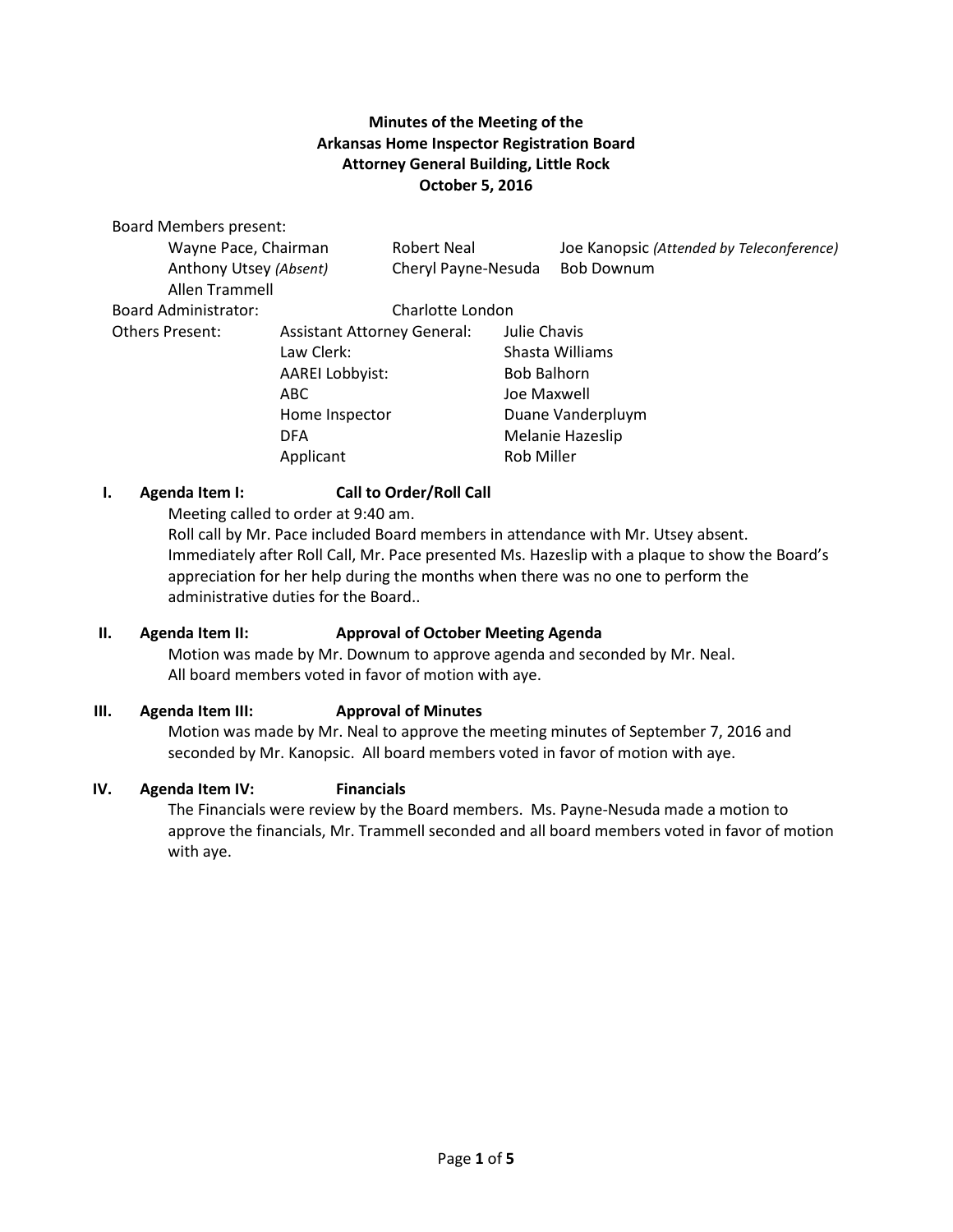| September Available Cash    | \$384,108.70 |
|-----------------------------|--------------|
| Revenue                     | \$3,180.00   |
| <b>Salary Expense</b>       | (55,681.68)  |
| <b>AETN Expense</b>         | \$0.00       |
| Postage/Cell Phone          | \$56.56      |
| <b>Utilities &amp; Rent</b> | \$625.00     |
| <b>Board Member Travel</b>  | \$0.00       |
| <b>Background Checks</b>    | \$66.00      |
| Refunds                     | \$0.00       |
| <b>Total of Expense</b>     | \$747.56     |
| Burn Rate of                | \$1,048.51   |

## **V. Agenda Item V: Review of New Applicants**

The board reviewed three new applicants and four applicants tabled from previous meetings

- 1. **Dagian Barker** Mr. Pace noted that the insurance agent's name and phone number were not on Mr. Barker's Certificate of Insurance. Mr. Trammell made a motion to approve Mr. Barker's application pending receipt of the agent's name & phone number. The motion was seconded by Mr. Downum and all board members voted in favor of the motion with aye.
- 2. **Anthony Eliasen** Ms. Payne-Nesuda made a motion to approve Mr. Eliasen's application. The motion was seconded by Mr. Neal and all board members voted in favor of the motion with aye.
- 3. **David Kruse** Mr. Neal made a motion to approve Mr. Kruse's application. The motion was seconded by Mr. Kanopsic and all board members voted in favor of the motion with aye.
- 4. **Timothy Cooper** Mr. Cooper's application had been tabled from the September Board meeting until additional documents were received. Ms. Chavis reviewed Mr. Cooper's documents and concluded that his past criminal history had been resolved. Mr. Neal made a motion to approve Mr. Cooper's application. Mr. Downum seconded the motion and all board members voted in favor of the motion with aye.
- 5. **William Taylor** Mr. Taylor had received incorrect information about the documents required for him to become a licensed Home Inspector in Arkansas. Due to the misinformation, Mr. Taylor requested *(via email)* withdrawal of his application and a refund of his registration fee. Mr. Neal made a motion to refund \$375.00 to Mr. Taylor. Mr. Trammell seconded the motion and all board members voted in favor of the motion with aye.
- 6. **Robin C. Miller** Mr. Miller's application was tabled from the September Board meeting due to discrepancies in his initial documents and not sending in an official Texas background check. Mr. Pace asked Mr. Miller about the discrepancies with his Social Security number and date of birth. Mr. Miller said it was just a mistake and he was not aware that it had been done. Mr. Pace then asked him if he had a construction license and Mr. Miller replied that he did not. Mr. Neal made a motion to approve Mr. Miller's application. The motion was seconded by Mr. Trammell and all board members voted in favor of the motion with aye. Mr. Pace thanked Mr. Miller for coming to the meeting and answering questions. Mr. Miller asked Board members if there were any Home Inspectors in Northwest Arkansas that he could contact about observing them while they perform home inspections. Mr. Pace told Mr. Miller to contact a licensed Home Inspector and ask him if he would mind having him tag along on a home inspection. Mr. Downum recommended that Mr. Miller contact Mitch Erwin and Mike McDonald in Northwest Arkansas. Mr. Pace told Mr. Miller that he thought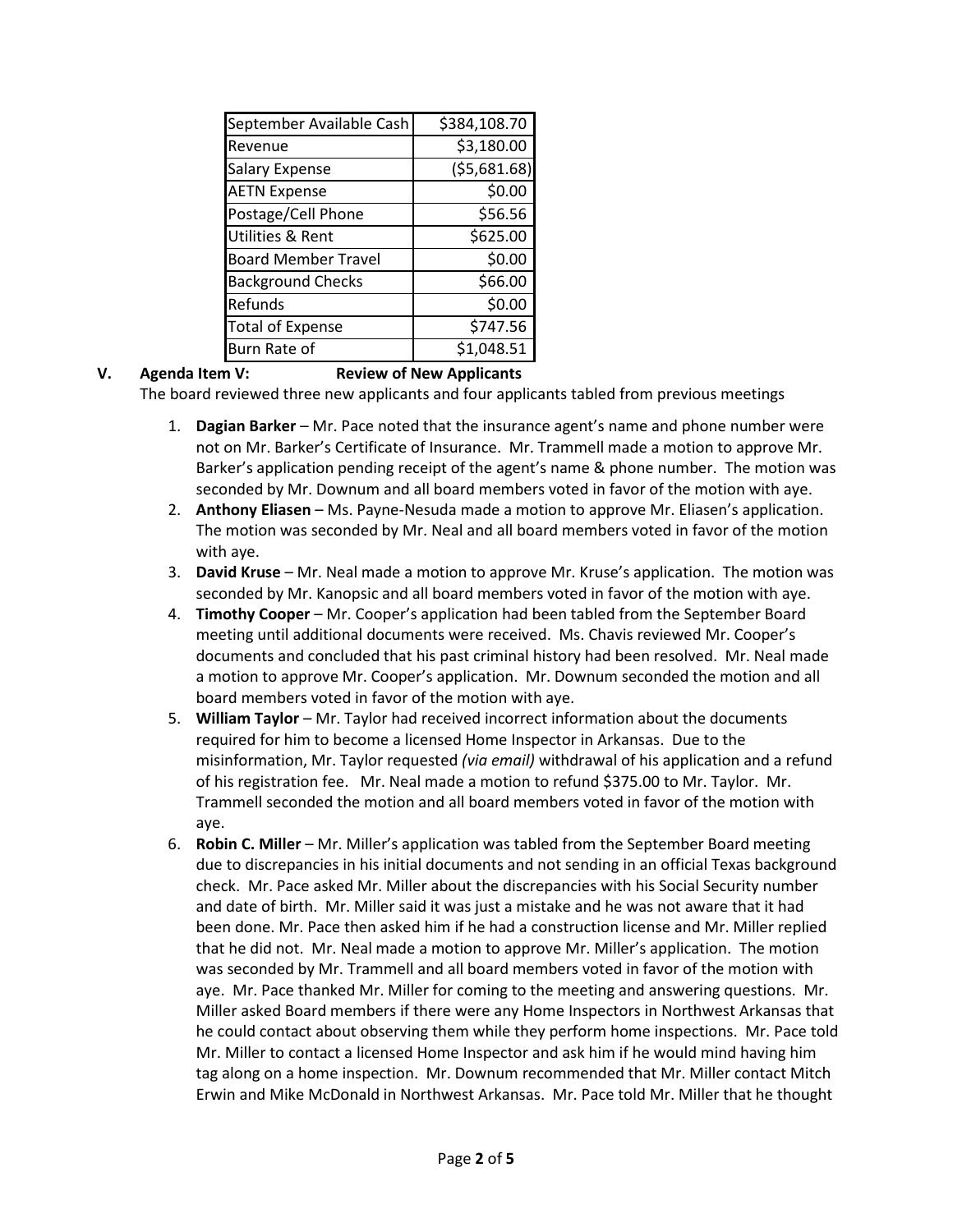it was a great idea for him to shadow an experienced Home Inspector to learn more about the business.

7. **Alan Koska** – Ms. Chavis has a statement from Mr. Koska detailing his background. Ms. Payne-Nesuda asked about his bypassing the city water meter in order to get water to his home without paying for it. Mr. Pace said Mr. Koska should come to a Board meeting to answer questions. Ms. Chavis said if the Board does not approve Mr. Koska, she would notify by letter that he has the right to appeal. She added that Mr. Koska has agreed to sign a Consent Agreement and pay a \$100.00 Civil Penalty. Mr. Trammell asked Ms. Chavis what the Board could do if Mr. Koska is not approved but continues to perform home inspections. Mr. Pace said that Mr. Koska should be sent a Consent Agreement and advised about being fined up to \$1,000.00 for each home inspection he does without being licensed. Ms. Chavis said that if Mr. Koska is approved for a licensed, then he would be compelled to answer to the Board. Mr. Downum asked Ms. Chavis why would the Board have a hearing and she said it was 'due process.' Ms. Chavis said if the Board denies Mr. Koska's application, she would send him a letter advising him that he has thirty days to appeal. She said the Board should just wait to see how Mr. Koska would respond. Mr. Downum said Ms. Chavis should send the letter to Mr. Koska. Mr. Trammell made a motion to deny Mr. Koska's application for a license and that he should be notified of his right to appeal. Mr. Neal seconded and all board members voted in favor of the motion with aye.

After the vote, Mr. Kanopsic (attending by teleconference) had to leave the meeting.

Ms. Chavis said that she would write the letter and send it to Mr. Pace for review. Ms. Payne-Nesuda commented about how Mr. Koska could attend all of his classes and not know that he should be licensed. Mr. Maxwell said that one problem we have is with home inspectors who come to Arkansas from other states to perform home inspections and they are not licensed in Arkansas. Mr. Neal said the Board is doing better at controlling unlicensed inspectors. Ms. Chavis asked Mr. Trammell about informing realtors about the consequences of using unlicensed inspectors. Mr. Trammell said that by using licensed inspectors, the buyer is more informed and can make better decisions when purchasing a home.

#### **BREAK 11:05 – 11:15**

#### **VI. Agenda Item VI Status of Complaints**

Julie Chavis, Assistant Attorney General, reported on updates to the old complaints.

#### **OLD COMPLAINTS**

- 1. McCormick
	- a. Mr. McCormick has paid his civil penalty, but did not return his signed Consent Agreement.
- 2. Bevill
	- a. Ms. Chavis has contacted the complainant's attorney to find out what his expectations are.
- 3. Hall
	- a. Ms. Chavis has spoken with Daniel Faulkner about how the Board should handle Mr. Hall while he is performing unlicensed home inspections.
- 4. Stoufer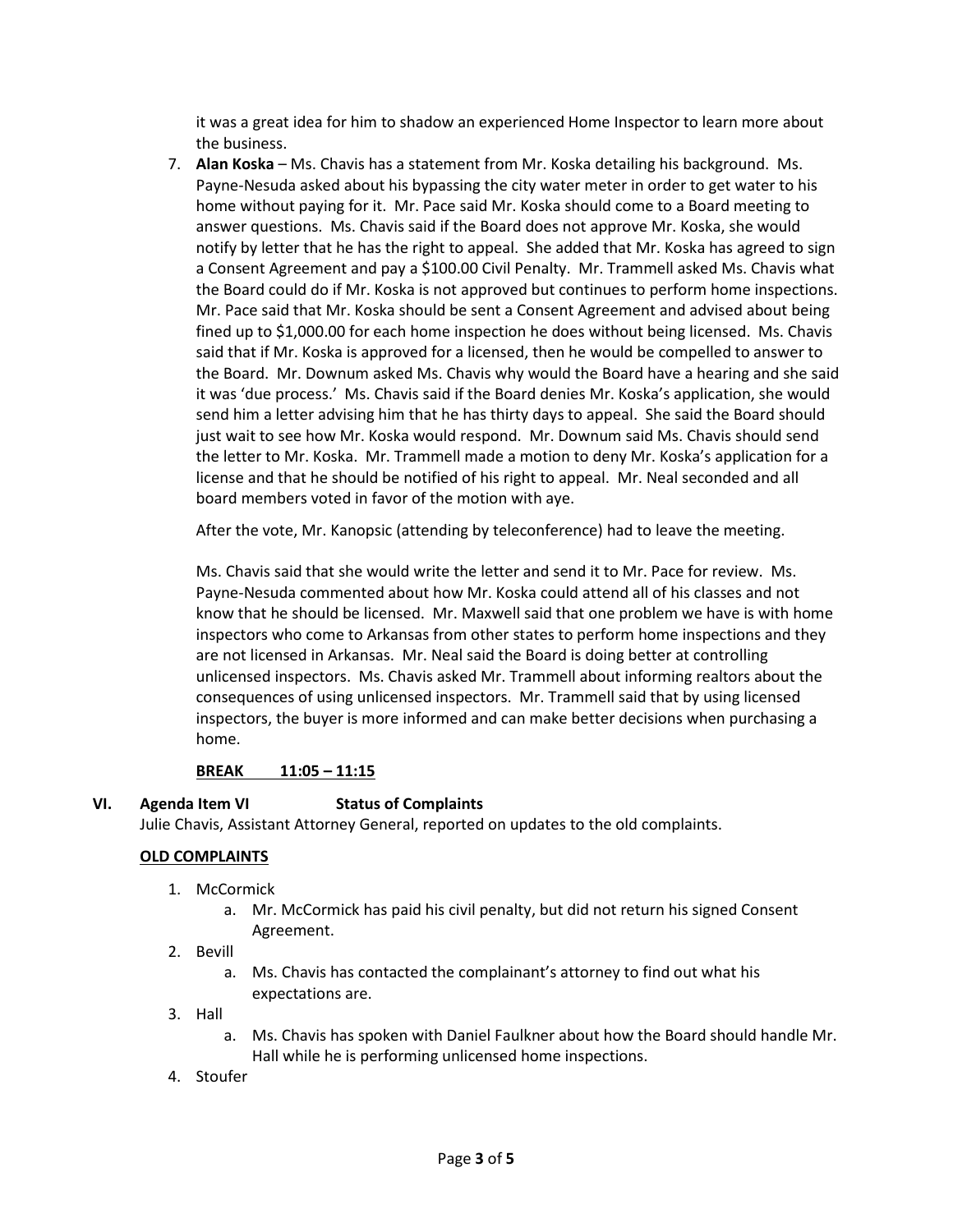- a. Mr. Stoufer has paid his civil penalty and returned his signed Consent Agreement. Mr. Pace signed the agreement and a copy of the agreement along with a letter drafted by Ms. London will be mailed back to Mr. Stoufer.
- 5. Williams
	- a. Ms. Chavis and her Law Clerk, Ms. Williams are creating a spreadsheet of all of Mr. Williams' complaints that will be presented to the Board in November or December.
- 6. Koska No additional discussion.

## **NEW COMPLAINTS**

1. Mr. Neal spoke about a handwritten letter mailed to the Board in which the writer complained about a Home Inspector's inspection of a commercial building and also wrote that his letter was not a formal complaint. Ms. Chavis said that Ms. London should send the writer a letter informing him that he has the option to file a formal complaint; however, the Board does not regulate or license the inspection of commercial buildings.

Mr. Downum said that the Board should have some way of publishing disciplinary actions imposed by the Board. Mr. Pace said the notification should be in the renewal packets and inform the Home Inspectors that any disciplinary action they incur will be posted on the website. Ms. Chavis said the Board needs to have a letter that includes updates by the Board.

## **VII. Agenda Item VII Continuing Education/Pre-Registration Courses**

1. InterNACHI – How to Inspect for Moisture Intrusion

Board members reviewed the latest CE course. Mr. Downum moved to accept the course if Mr. Neal and Mr. Utsey (absent) approved. Mr. Pace also approved the course. Mr. Neal made a motion to approve the course, Mr. Downum seconded and all board members voted in favor of motion with aye. Mr. Neal added that the course should be categorized as General Education.

Mr. Neal made a motion to confirm the disapproved courses because they did not comply with the Standards of Practice for Arkansas. The motion was seconded by Ms. Payne-Nesuda. All Board members except Mr. Kanopsic voted in favor of the motion with aye. Mr. Kanopsic voted 'nay' because of the Ladder Safety course. Several additional courses are still being reviewed by Mr. Utsey and will be discussed at the November meeting.

#### **VIII. Agenda Item VIII New Business**

- 1. Status of Transfer of Responsibilities
	- a. Continues as an ongoing process
- 2. Website Rebuild
	- a. Mr. Neal has been updating the website.
- 3. David Moon
	- a. Mr. Neal read from the Code of Ethics about inspectors not doing any type of advertising that could be a conflict of interest. Mr. Neal made a motion that a letter be sent to Mr. Moon informing him that his promotional idea would be a conflict of interest and therefore was denied by the Board. Mr. Downum seconded the motion and all board members voted in favor of motion with aye.
- 4. Other